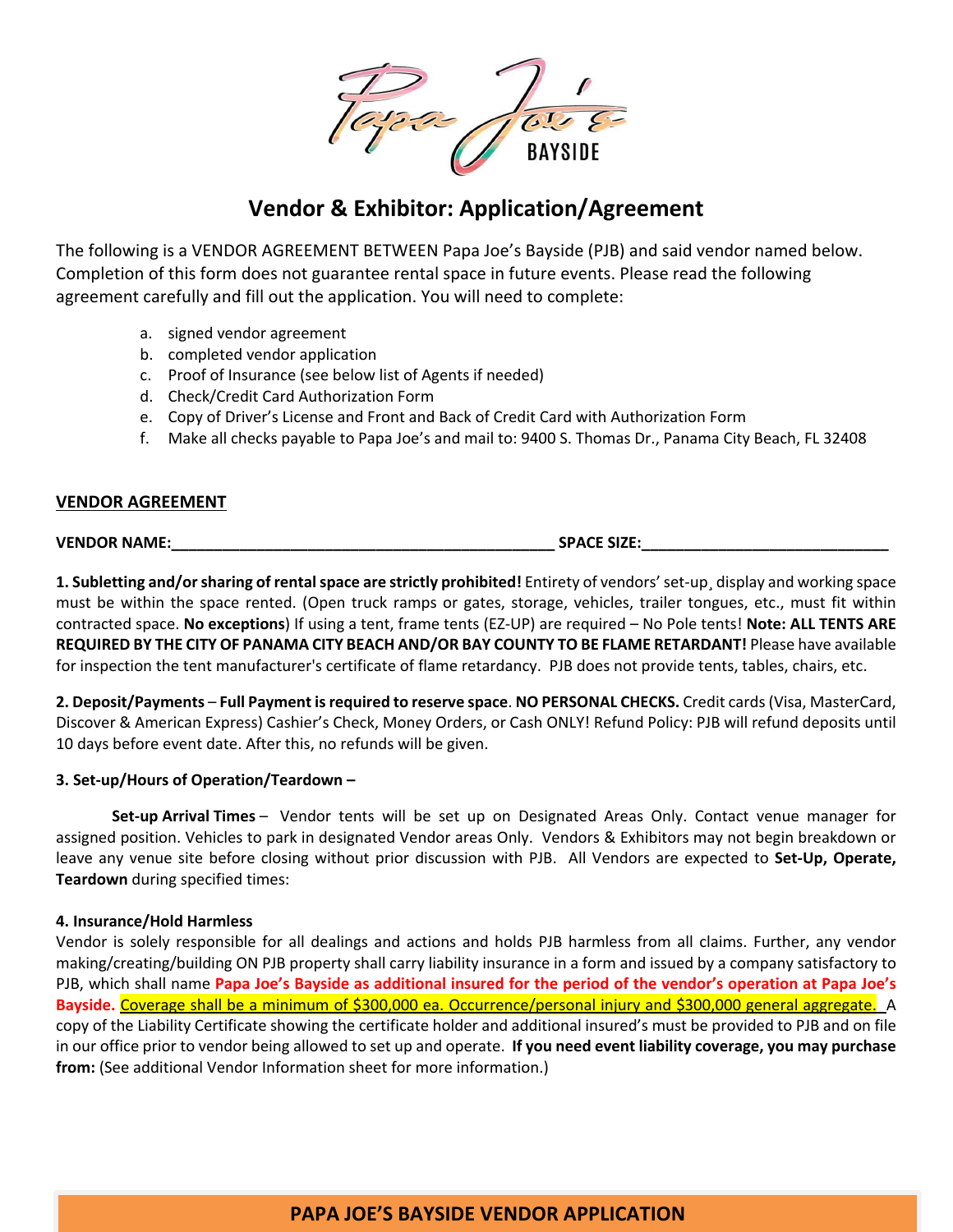## **5. Legal Compliance/Taxes**

Vendor agrees to comply with all Laws, Licensing, Permits, and Health Department Regulations. Vendors are solely responsible for payment of local & State sales tax due as a result of any sales made during this event.

## **6. Security**

Vendor is responsible to secure his/her own property and to ensure it is properly stored daily. PJB is not responsible for damages for losses by fire, theft or any other causes.

# **7. Termination of Agreement**

PJB reserves the right to terminate this agreement at any time without prior notice if any portion of this agreement is not completely fulfilled or a violation of any policies established by PJB occurs. Specific PJB policies related to this agreement are as follows:

Conduct – The vendor, all its employees and agents, are expected to conduct themselves in a professional manner and to avoid any activities that reflect poorly on PJB, its sponsors or its other vendors. Activities specifically not allowed are:

- Lewd behavior or encouraging lewd behavior by others, foul, or offensive language, nudity or encouraging nudity in any public area.
- Serving of any alcoholic beverages to the public within contracted vending space or to a known minor.
- Any drug use, intoxication, or any other illegal activity by vendor, employees or is agents.
- Violation of any terms of this contract, any laws, ordinances, Fire Department Regulations or codes, of Health Department Regulations.

PJB reserves the right to inspect vending site during set-up and/or operation. Any violation of any terms and conditions will subject vendor to cancellation of this contract and any money paid to PJB. Upon notice and at the discretion of PJB will have the right to:

- Request vendor immediately vacate contracted space voluntarily.
- Take possession of vendor space and remove all vendor's property and employees from the venue; vendor will be responsible for any expenses incurred in such removal.

#### **8. Choice of Law/Venue/Arbitration/Integration**

This agreement is made subject to State of Florida Law, and is the entire agreement. All disputes shall be resolved by binding arbitration, not lawsuit, and vended in Bay County, FL. This writing is comprehensive and incorporated and supersedes all prior negotiations or agreements. It can be modified only in writing executed by both parties.

#### **9. Disclaimer**

In the occasion the event at Papa Joe's must be canceled or rescheduled due to circumstances beyond our control, fees will be applied to a later date or refunded.

#### **10. Parking**

#### **Vendors will park in the designated vendor lot during allotted time period.**

I have read and will comply with these terms, conditions, and all applicable laws. I hereby release waive, and forever discharge PJB its member, agents, subcontractors, employees or assignees, or the promoters, sponsors, advertisers, owners and lessees of premises used to conduct the event, and each of them, their officers, and employees, all referred to as "releases", from any and all liability (whether loss due to theft, damage, injury to your person or property or resulting in your death, whether caused by the negligence of the releases or otherwise while the undersigned is in or upon any venue area for any purpose, acts of God or other). PJB in no way guarantees any return, profit or benefit from this event.

Initial\_\_\_\_\_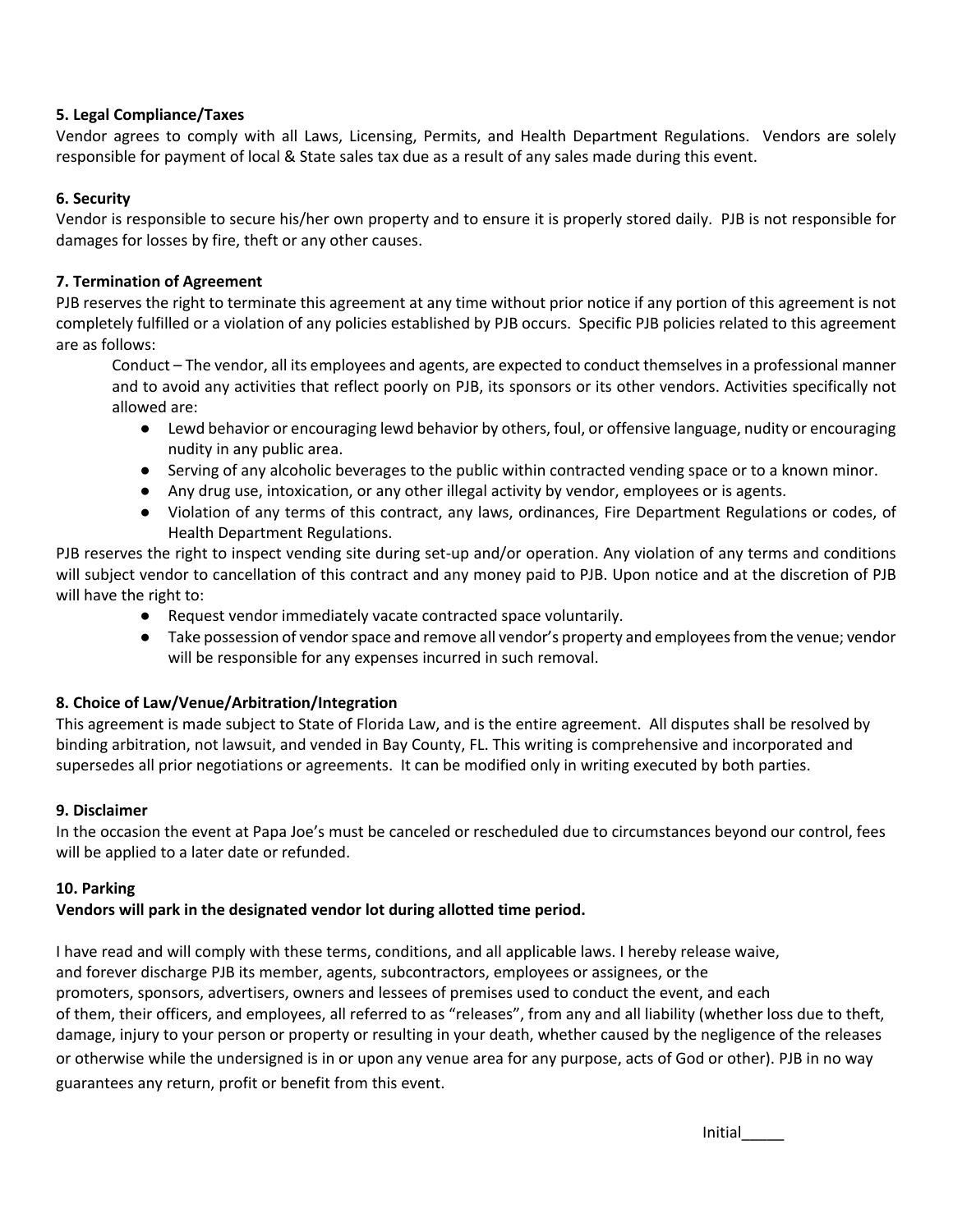## **NOTE:**

With my signature I acknowledge that this form is an express agreement that I fully understand and will abide by all the rules and conditions set forth.

|                                   |      | Papa Joe's Bayside |      |
|-----------------------------------|------|--------------------|------|
| Company Name                      |      |                    |      |
|                                   |      |                    |      |
| Representative Name/Title (Print) |      |                    |      |
|                                   |      |                    |      |
| Signature                         | Date | Signature          | Date |

NOTE: Please make sure to initial each page of this contract…

# **Additional Vendor Information**

| <b>Insurance Companies</b>                                    | <b>Phone / Email</b>                  | Fax                       | <b>Address</b>                                                 |
|---------------------------------------------------------------|---------------------------------------|---------------------------|----------------------------------------------------------------|
| <b>Peoples First Insurance</b>                                | 800-648-4645 si.clemo@pfinsurance.com |                           | 1022 W 23rd Street<br>Panama City, FL 32405                    |
| Your Event General Liability Insurance is to include at least |                                       | \$300,000 each Occurrence | \$300,000 Personal & Adv Injury<br>\$300,000 General Aggregate |

Certificate Holder: Papa Joe's Bayside 4601 W. US-98 Panama City, FL 32401

Initial\_\_\_\_\_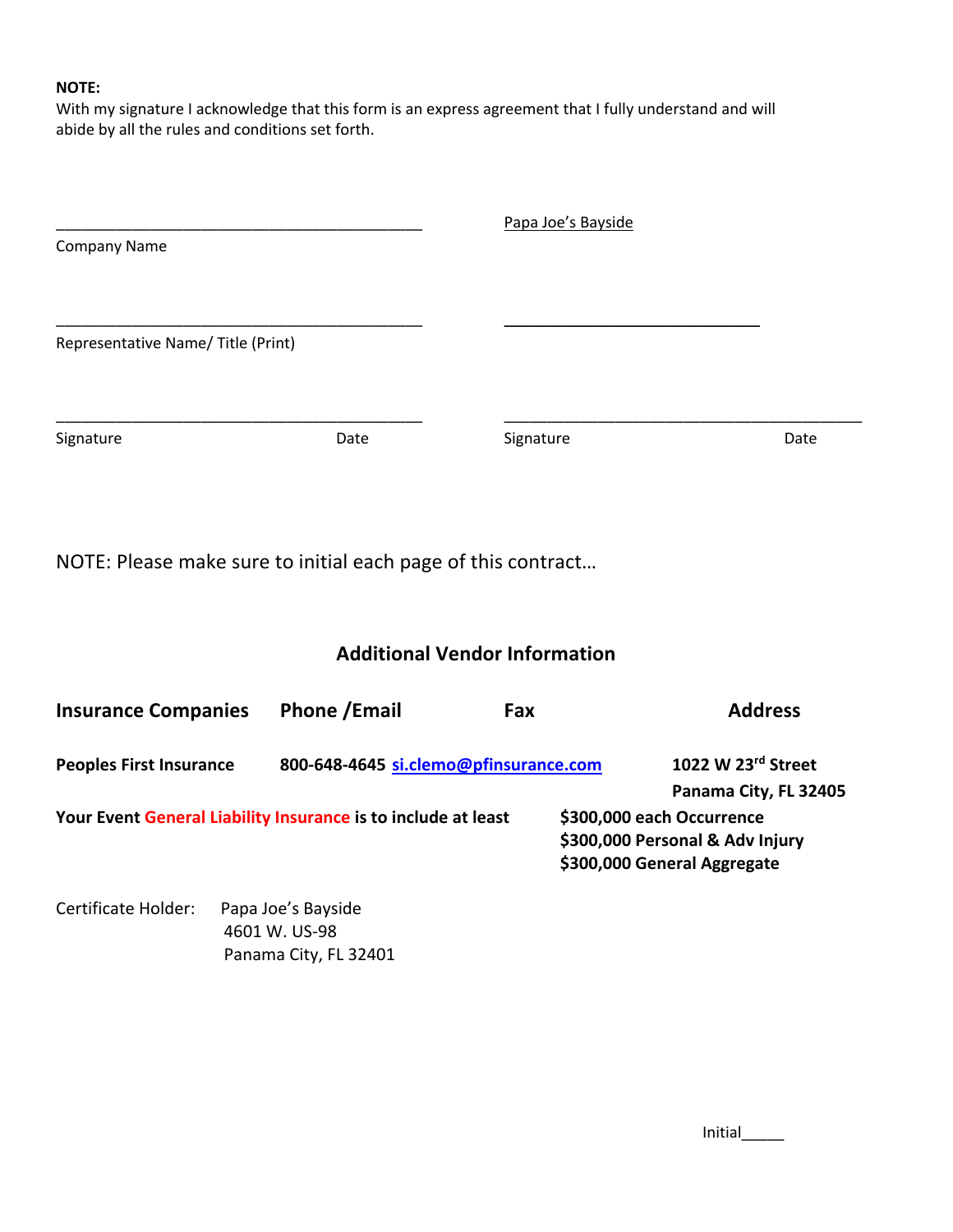(All fields are required; any unfinished applications will be rejected)

| ST: |  |
|-----|--|
|     |  |

# **Power:**

**-Power will not be provided by PJB. Vendors shall be responsible for their own lighting in tents. PJB will provide general venue lighting.** 

**\*Please describe your products and display below: This will assist us in making sure there is not an overwhelming presence of the same product. The list of products and or services you plan to sell. You must be specific.\_\_\_\_\_\_\_\_\_\_\_\_\_\_\_\_\_\_\_\_\_\_\_\_\_\_\_\_\_\_\_\_\_\_\_\_\_\_\_\_\_\_\_\_\_\_\_\_\_\_\_\_\_\_\_\_\_\_\_\_\_\_\_\_\_\_\_\_\_\_\_\_\_\_\_\_\_\_\_\_\_**

**\_\_\_\_\_\_\_\_\_\_\_\_\_\_\_\_\_\_\_\_\_\_\_\_\_\_\_\_\_\_\_\_\_\_\_\_\_\_\_\_\_\_\_\_\_\_\_\_\_\_\_\_\_\_\_\_\_\_\_\_\_\_\_\_\_\_\_\_\_\_\_\_\_\_\_\_\_\_\_\_\_\_\_\_\_\_\_\_\_\_ \_\_\_\_\_\_\_\_\_\_\_\_\_\_\_\_\_\_\_\_\_\_\_\_\_\_\_\_\_\_\_\_\_\_\_\_\_\_\_\_\_\_\_\_\_\_\_\_\_\_\_\_\_\_\_\_\_\_\_\_\_\_\_\_\_\_\_\_\_\_\_\_\_\_\_\_\_\_\_\_\_\_\_\_\_\_\_\_\_\_**

| For Internal use: Total Cost                                   | Deposit \$ | Date: | Remaining Balance \$ | Date Paid |
|----------------------------------------------------------------|------------|-------|----------------------|-----------|
| Method of Payment: () Check/Money Order () Credit Card () Cash |            |       |                      |           |